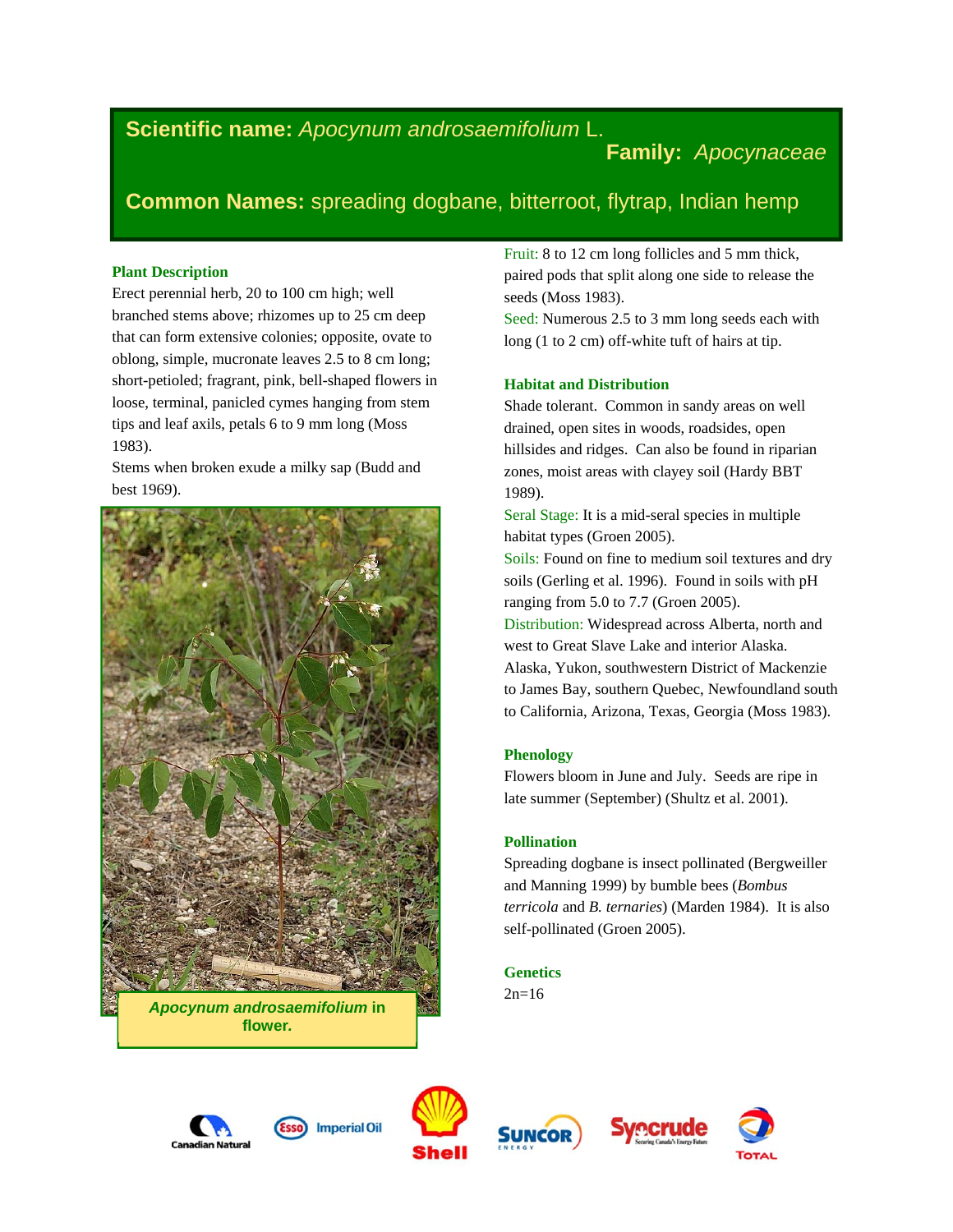## **Symbiosis**

Vesicular-arbuscular mycorrhizae were observed by Currah and Van Dyk (1986).

#### **Seed Processing**

Collection: Collect whole capsules when rusty. Seed Weight: 0.1459 g/1,000 seeds.

Harvest Dates: Mid to late August.

Cleaning: Pull seeds from seed heads by hand. Rub seeds with pappus between corrugated rubber in a box. Sieve to remove seeds from chaff using appropriate size screens. Small chaff and dust can be removed by winnowing.

Alternatively, pappus with attached seeds can be placed on a sieve with mesh size large enough to let seeds through and stacked on a sieve that will catch the seeds. Place a smaller sieve over the top sieve and direct a strong flow of air (such as that produced by a reversed vacuum) through the top sieve. Seeds will be removed from the pappus and lodge in the small mesh sieve.

Storage Behaviour: Orthodox; seeds can be dried, without damage, to low moisture contents, their longevity increases with reductions in both moisture content and temperature (Royal Botanic Gardens Kew 2008).







**Imperial Oil** 











## *Apocynum androsaemifolium* **a. flowering branch b. leaf c. flower d. seed capsule e. rhizome and roots f. pollen tetrad.**

Storage: Store cold for up to three years (Schultz et al. 2001). No loss in viability in when stored in the open at room temperature after three years (Royal Botanic Gardens Kew 2008).

Longevity: Dried seeds kept in storage germinated after 5 years (Groen 2005).

## **Propagation**

Natural Regeneration: Prolific underground rhizomes (Bergweiler and Manning 1999) and seeds (Gerling et al. 1996).

Germination: In their germination requirements study, Drake and Ewing (1997) report 2% germination after 30 days with no stratification with three to six months old seeds. Over 90% of fresh seeds collected in northeastern Alberta germinated with no stratification.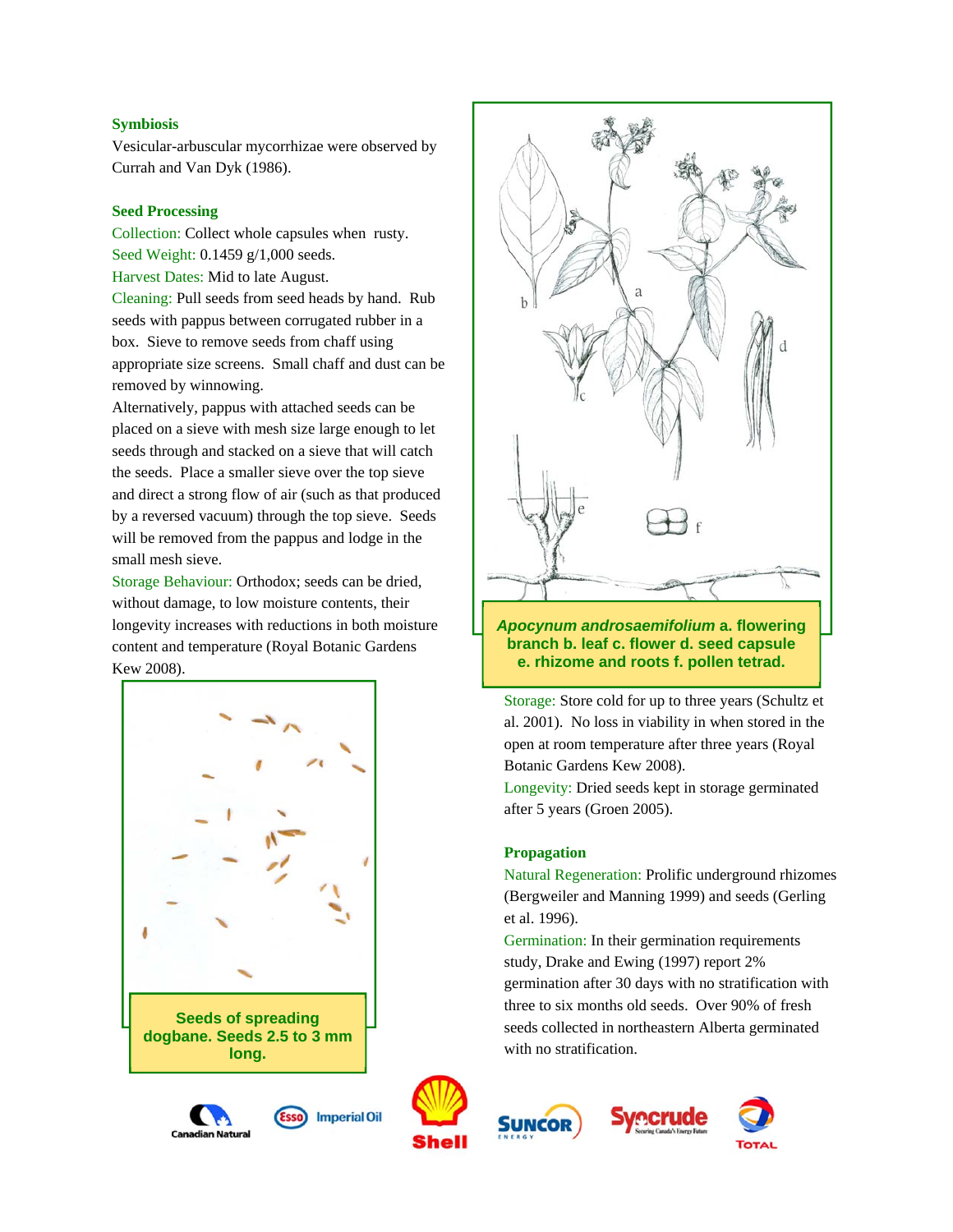Pre-treatment: In their propagation notes, Hudson and Carlson (1998) suggest soaking the seed for a period of 24 hours followed by 2 months stratification in a mesh bag between layers of peat at 2°C. Seed sowing should occur on May 1 in 100% peat at 24°C day/20°C night germination temperatures and 18 to 20°C growing temperatures. Adding 30 to 50 ppm N one to two times every week will help encourage healthy growth.

Direct Seeding: Seeds can be sown as soon as they are ripe (late summer) and over-wintered outdoors (Plants for a Future n.d.).

Vegetative Propagation: Division can be made either in the spring, just before active growth begins, or in the autumn (Plants for a Future n.d.).

#### **Aboriginal/Food Uses**

Food: No known food uses (Plants for a Future n.d.). Can be mildly to severely toxic with internal and external symptoms (Hamel and Chiltoskey 1975). Medicinal: The roots can be used as a cardiac stimulant and diuretic, for kidney ailments, asthma, arthritis, rheumatism, constipation, fever, to cure insomnia, and infusions to expel pinworms and threadworms and to prevent falling hair (Tannas 1997). By boiling the whole plant, a medicinal tea was made to increase lactation in nursing mothers (alternatively a decoction was applied directly to breasts – Royer and Dickinson 1996) and was also used, once cooled, as an eyewash to treat sore eyes. Other: The tough, fibrous bark was used to make twine, fishing nets and thread (Marles et al. 2000). Cherokee used as a treatment for mange (Hamel and Chiltoskey 1975).

#### **Wildlife/Forage Usage**

Wildlife: Eaten by ground squirrels; intermittently grazed by elk; used by bees for honey production; used as nest building sites by crab spiders and provides canopy cover (Groen 2005). Livestock: Poor forage value, unpalatable, contains bitter, toxic steroid glycosides that discourage browsing (considered mildly toxic when consumed

in large quantities). Sheep occasionally browse it (Tannas 1997). Grazing Response: Spreading dogbane is an increaser (Gerling et al. 1996).

#### **Reclamation Potential**

Has potential in reclamation because of the rhizomes' effective soil stabilization properties, especially useful on exposed slopes (Tannas 1997). Can sprout immediately on recently burned soil through rhizomes (Groen 2005). Releases large numbers of wind-dispersed seeds (Bergweiler and Manning 1999).

Prospers after disturbances such as fire and clear cuts (Rook 2004).

Can be successfully transplanted, although change in elevation may cause a change in their development timeline (Groen 2005).

Has been found to successfully spread from topsoil islands to tailings (Winterhalder 2004).

Cunningham (1994) has declared the use of this plant for accumulation of lead from contaminated soils.

## **Commercial Resources**

Availability: Not commercially available in Alberta (ANPC 2010).

Uses: Incisions on the stem yield latex, a possible source of rubber (Royer and Dickinson 1996). Spreading dogbane is an ornamental plant but can be invasive (Plants for a Future n.d.).

#### **Notes**

*Apocynum androsaemifolium* is listed as 72% intact (less occurrences than expected) in the Alberta oil sands region (Alberta Biodiversity Monitoring Institute 2014).

Spreading dogbane has been recognized as a native bioindicator for ozone (Bergweiler and Manning 1999).

This species was considered a noxious weed in Alberta due to its toxic effects on livestock (Government of Alberta 2008), but has never been recorded as invasive in revegetation usage.







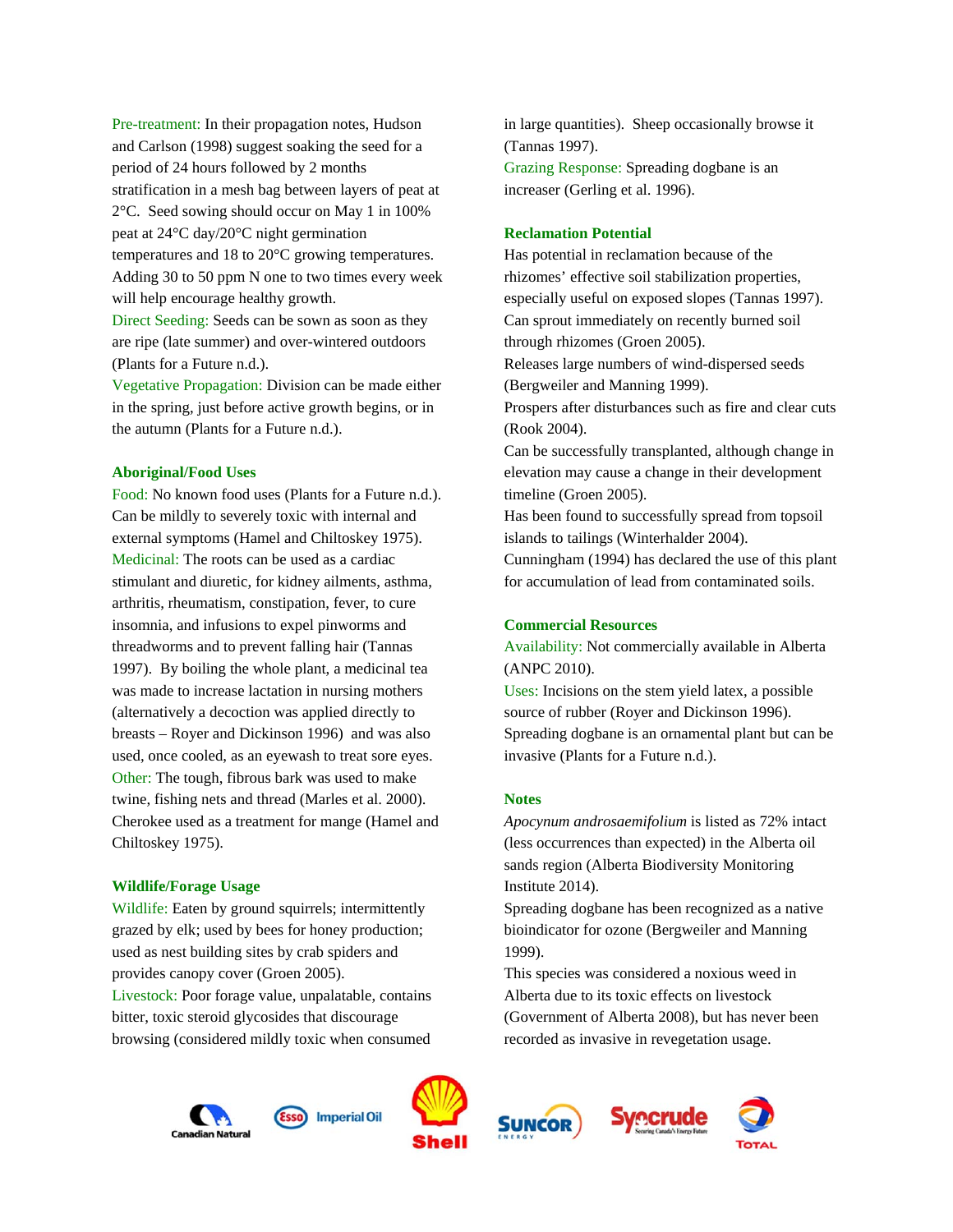#### **Photo Credits**

Photo 1: Glen Lee, Regina, Saskatchewan. Photo 2: Wild Rose Consulting, Inc. Line Diagram: John Maywood, used by permission of Bruce Peel Special Collections, University of Alberta.

#### **References**

Alberta Biodiversity Monitoring Institute, 2014. The status of biodiversity in the oil sands region of Alberta. Alberta Biodiversity Monitoring Institute, Edmonton, Alberta. 47 pp.

http://www.abmi.ca/FileDownloadServlet?filename= 11489\_OSA\_Report\_HIGH\_RES.pdf&dir=REPORT S\_UPLOAD [Last accessed June 16, 2014].

ANPC (Alberta Native Plant Council), 2010. Native Plant Source List.

http://www.anpc.ab.ca/assets/ANPC\_2010\_Native\_Pl ant\_Source\_List.pdf [Last accessed June 14, 2013].

Bergweiler, C.J. and W.J. Manning, 1999. Inhibition of flowering and reproductive success in spreading dogbane (*Apocynum androsaemifolium*) by exposure to ambient ozone. Environmental Pollution 105: 333-339.

Budd, A.C. and K.F. Best, 1969. *Apocynum androsaemifolium* L. IN: Wild Plants of the Canadian Prairies. Canada Department of Agriculture, Research Branch, Ottawa, Ontario. Publication No. 983-1969. pp. 351.

Cunningham, S.D., 1994. Method of Obtaining Lead and Organolead from Contaminated Media Using Metal Accumulating Plants. United States Patent 5,320,663.

http://www.google.ca/patents?hl=en&lr=&vid=USP AT5320663&id=Fth8AAAAEBAJ&oi=fnd&dq=Apo cynum+androsaemifolium+reclamation&printsec=ab stract#v=onepage&q&f=false [Last accessed July 17, 2013].

Currah, R. and M. Van Dyk, 1986. A survey of some perennial vascular plant species native to Alberta for occurance of mycorrhizal fungi. Canadian Field-Naturalist 100: 330-342.

Drake, D. and K. Ewing, 1997. Germination requirements of 32 native Washington prairie species. IN: Dunn, P. and K. Ewing (eds). Ecology and conservation of the South Puget Sound prairie landscape. The Nature Conservancy of Washington, Seattle, Washington. pp. 181-187.

Government of Alberta, 2008. *Weed Control Act*. Government of Alberta, Edmonton, Alberta. 15 pp. http://www.qp.alberta.ca/1266.cfm?page=W05P1.cf m&leg\_type=Acts&isbncln=9780779760602 [Last accessed July 17, 2013].

Groen, A.H., 2005. *Apocynum androsaemifolium*. IN: Fischer, W.C. (compiler). The fire effects information system. United States Department of Agriculture, Forest Service, Intermountain Research Station, Intermountain Fire Sciences Laboratory, Missoula, Montana.

http://www.fs.fed.us/database/feis/plants/forb/apoand /introductory.html [Last accessed July 17, 2013].

Gerling, H.S., M.G. Willoughby, A. Schoepf, K.E. Tannas and C.A Tannas, 1996. A Guide to Using Native Plants on Disturbed Lands. Alberta Agriculture, Food and Rural Development and Alberta Environmental Protection, Edmonton, Alberta. 247 pp.

Hardy BBT Limited, 1989. Manual of plant species suitability for reclamation in Alberta -  $2<sup>nd</sup>$  Edition. Alberta Land Conservation and Reclamation Council Report No. RRTAC 89-4. 436 pp. http://hdl.handle.net/10402/era.22605 [Last] accessed May 15, 2013].

Hamel, P.B. and M.V. Chiltoskey, 1975. Cherokee plants and their uses: a 400 year history. Herald Publishing, Sylva, North Carolina. 65pp.